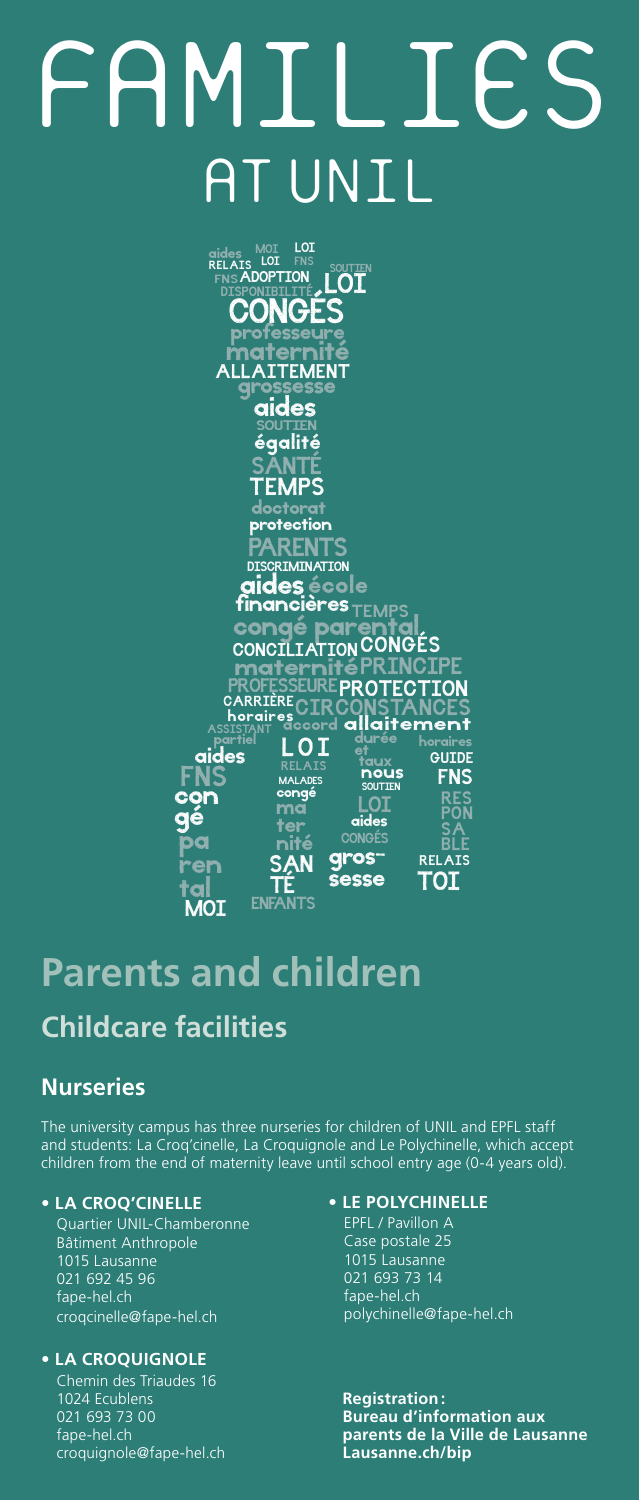## **Sick children and emergency childcare (SOS Parents)**

Do you need a childcare solution because of unexpected circumstances ? In partnership with the Croix-Rouge vaudoise, the UNIL Equal Opportunities Office offers the free services of an emergency nanny (max. 35 hrs/year) to UNIL members living in the Canton de Vaud.

**Contact: Croix-Rouge vaudoise 021 340 00 80/81 Monday to Friday from 7 am to midday and 1.30 to 5.30 pm**

## **Occasional financial support for childcare (SOS Parents)**

The UNIL Equal Opportunities Office can grant financial aid to parents for childcare expenses, under certain conditions.

**unil.ch/familles** > EN

## **Holiday activities (SOS Parents)**

The UNIL Equal Opportunities Office, in collaboration with the UNIL Culture and Scientific Mediation Service and EPFL, offers activity weeks during the school holidays for the children of UNIL and EPFL staff and students.

**unil.ch/familles** > EN

## **Other information and childcare options**

#### **• CROIX-ROUGE VAUDOISE**

The Red Cross offers a babysitting service that guarantees trained supervision.

**Contact: 021 340 00 80/81 Monday to Friday from 7 am to midday and 1.30 to 5.30 pm**

#### **• VILLE DE LAUSANNE**

Provides information concerning preschool and out-of-school childcare.

**Contact: Bureau lausannois pour les familles 021 315 60 00 Monday to Friday from 8.30 to 11.30 am and 1.30 to 4.30 pm lausanne.ch/blf famille@lausanne.ch**

#### **• CANTON DE VAUD**

Useful addresses for childcare facilities or home childcare :

**vaudfamille.ch**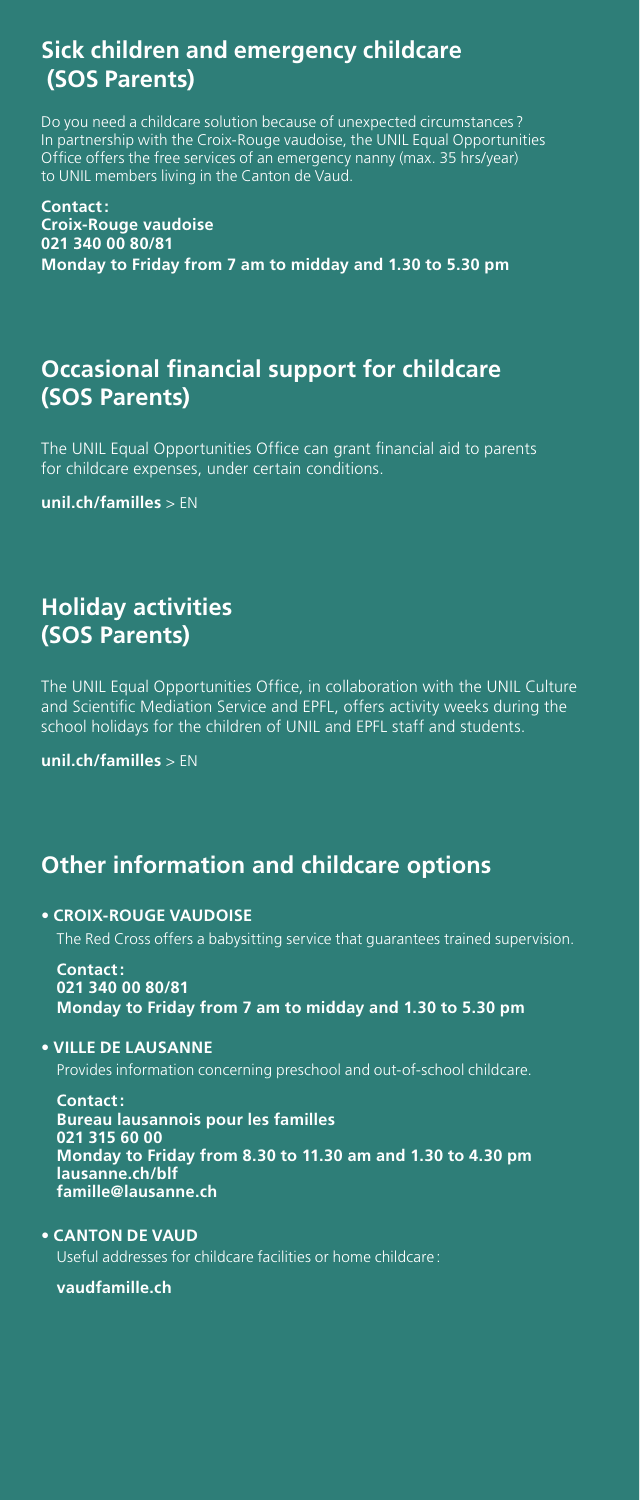## **Maternity**

#### **Protection of pregnant women**

The Groupe Santé et Sécurité au Travail et aux Études d'UniSEP (SSTE) will inform you regarding legal provisions and advise you about protective measures connected with your work.

**Contact: proma@unil.ch**

#### **Breastfeeding**

You can get the keys to breastfeeding facilities from the Health Centre. These facilities are to be found in most of UNIL buildings. Find out more **unil.ch/familles/en** > Parents and children > Facilities > Breastfeeding facilities During their child's first year, mothers are accorded paid time for breastfeeding. Find out more : Ordonnance 1 relative à la Loi sur le travail (art. 60).

**Contact: Accueil santé UNIL, Anthropole, bureau 1056 021 692 25 77 accueilsante@unil.ch**

## **Information and advice**

#### **Parents' Contact coffee**

The EPFL Parents' Contact coffee gives parents a chance to share their views and experiences regarding education and early childhood. Find out more : **equality.epfl.ch**

#### **Info-Parents mailing list**

To receive the Info-Parents news concerning the nurseries, holiday activities, and so on, please email the Equal Opportunities Office : egalite@unil.ch

## **Website Families at UNIL**

**unil.ch/familles** > EN